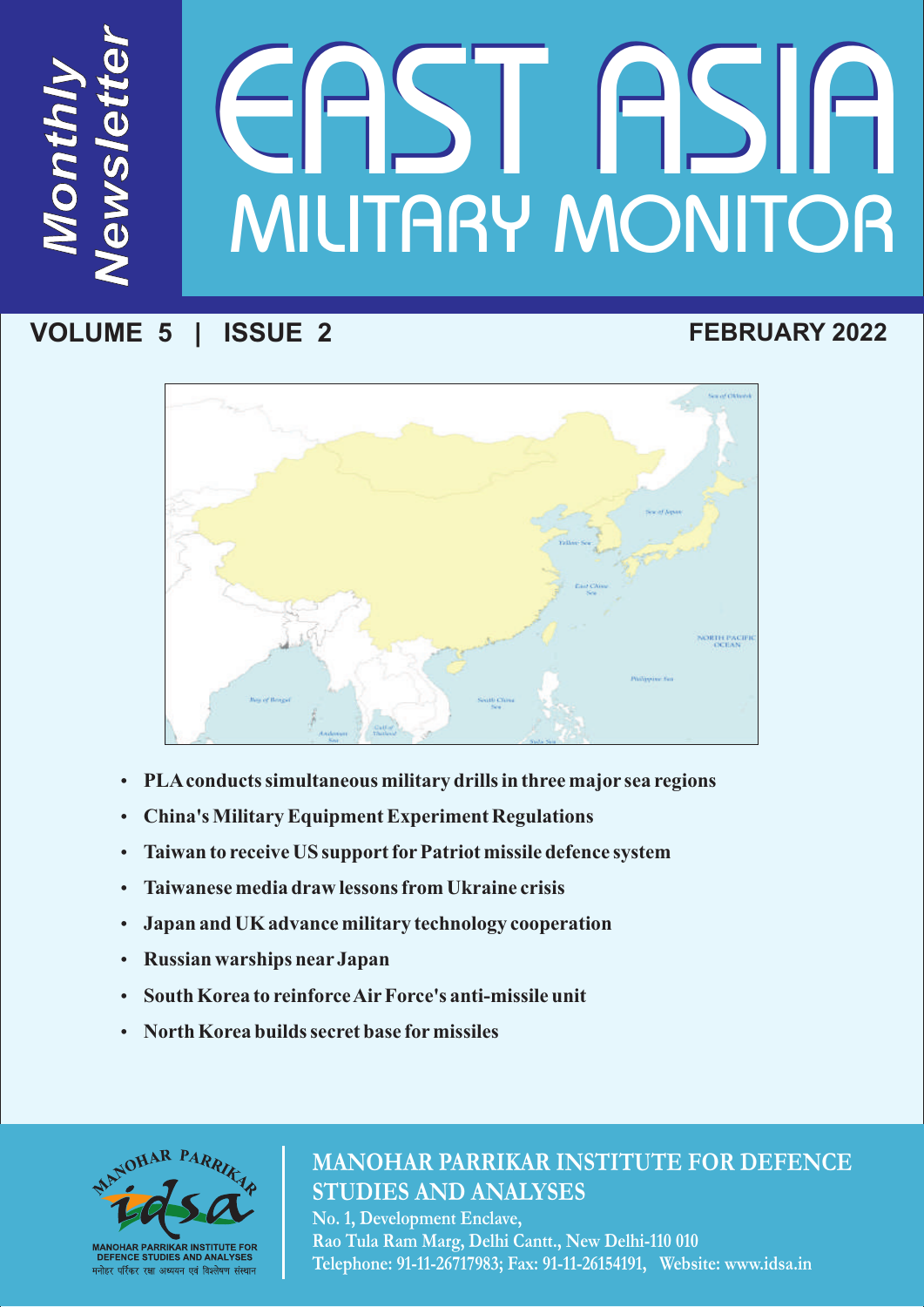#### **CHINA**

#### **PLA conducts simultaneous military drills in three major sea regions**

The state-run *Global Times* [reported](https://www.globaltimes.cn/page/202202/1251995.shtml) on 10 February that the People's Liberation Army (PLA) conducted simultaneous drills in three major sea regions around China. Apparently, these maritime exercises were organized in response to the United States (US)-Japan [Noble Fusion Exercise](https://www.janes.com/defence-news/news-detail/japan-us-hone-combined-naval-expeditionary-capabilities-at-exercise-noble-fusion) held between 3-7 February. As per the report, the PLA sent the Type 052C destroyer *Changchun*, the Type 052D destroyer *Xiamen* and the Type 054A frigate *Yiyang* to East China Sea where they held combat exercises with multiple training courses, including air defence, manoeuvring and main gun live-fire shooting. In the South China Sea, the PLA's Type 903 comprehensive supply ship *Weishanhu* and the hospital ship *You'ai* held maritime drills, including search and rescue missions, maritime replenishment and live-fire shooting. Lastly, in the Yellow Sea, the Northern Theatre Command Navy organized a maritime-aerial multidimensional comprehensive rescue and damage control exercise, mine-sweeping and search and rescue drills.

It is noteworthy that while these exercises were widely dubbed by Chinese analysts as a demonstration of China's military preparedness against external provocation, Senior Colonel Tan Kefei, spokesperson of China's Ministry of National Defence (MND) sought to assuage international concerns by [contending](http://eng.chinamil.com.cn/view/2022-02/24/content_10135091.htm) in a press briefing on 24 February that China did not consider the Asia-Pacific an arena of zero-sum game.

#### **China's Military Equipment Experiment Regulations**

On 12 February, President Xi Jinping [signed](http://eng.chinamil.com.cn/view/2022-02/12/content_10131138.htm) an order to promulgate a set of regulations for testing and assessing military equipment. The regulations consisting of 56 articles in 11 chapters are supposed to implement weapon- testing methods according to combat requirements and further the objectives of informationalization and intelligentization of the Chinese military. With the PLA eyeing realistic [combat conditions](https://www.globaltimes.cn/page/202202/1252143.shtml) for its military training and combat preparedness, the new regulations are aimed at reconciling the standards for all equipment in the Chinese military. The regulations are also likely to initiate equipment testing for their entire lifespans. This change would shift the focus from testing solely before commissioning to their regular monitoring for entire service, thereby continuously improving the efficiency of the weapons.

#### **TAIWAN**

#### **Taiwan to receive US support for Patriot missile defence system**

In a major bid to strengthen Taiwan's missile defence system, the Biden administration approved a US\$ 100 million support [contract](https://www.dsca.mil/press-media/major-arms-sales/taipei-economic-and-cultural-representative-office-united-states-21) with Taipei. On 7 February, the US Defense Security Cooperation Agency (DSCA) publicized the decision with the release of an official statement on its website. The statement informed that under the support contract with Taiwan the US will sell equipment and engineering support services for five years, designed to "sustain, maintain, and improve the Patriot Air Defense System". Further, it [claimed](https://nationalinterest.org/blog/buzz/state-department-approves-100-million-patriot-contract-taiwan-200426) that the sale will "help improve the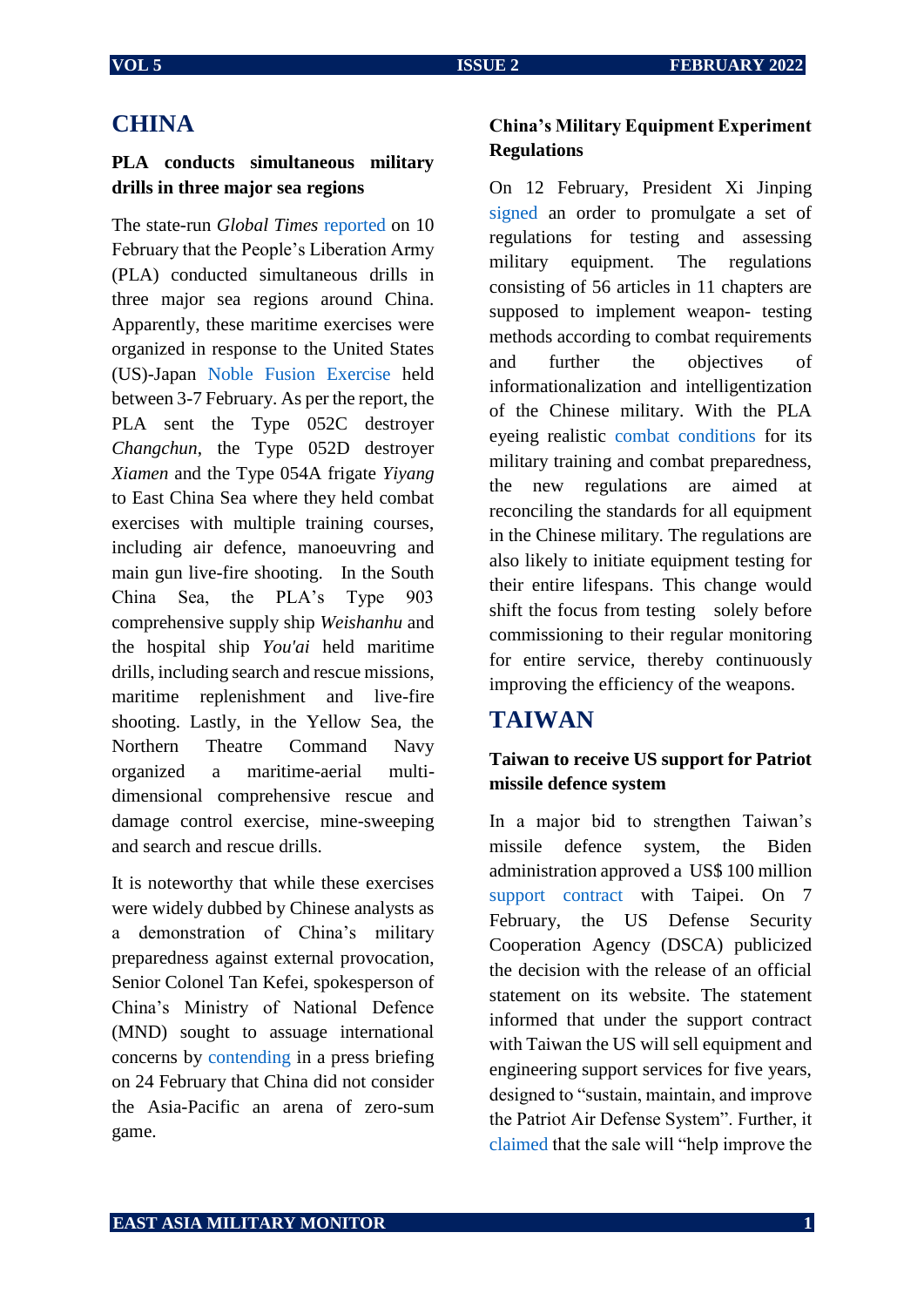The [Letter of Agreement](https://www.defensenews.com/global/europe/2022/02/15/new-warplane-sensor-team-boosts-uk-japan-defense-agenda/) signed by the two

security of the recipient and assist in maintaining political stability, military balance and economic progress in the region". After the [announcement](https://www.aljazeera.com/news/2022/2/8/us-approves-support-deal-for-taiwan-patriot-missiles) the Taiwan Foreign Ministry issued a [statement](https://www.taipeitimes.com/News/front/archives/2022/02/09/2003772795) welcoming the US decision and declared: "In the face of China's continued military expansion and provocative actions, our country will maintain its national security with a solid defence, and continue to deepen the close security partnership between Taiwan and the United States."

#### **Taiwanese media draw lessons from Ukraine crisis**

Taiwanese media while closely [monitoring](https://www.taiwannews.com.tw/en/news/4454220) the Ukraine crisis also highlighted the implications and lessons for Taiwan with reference to possible Chinese threat. The commentators [debated](https://www.taiwannews.com.tw/en/news/4454220) about a range of scenarios like whether China would use the crisis as a strategic opportunity to take military action against Taiwan or the Russian invasion has emboldened Beijing to use forcibly annexe Taiwan. Further, [speculations](https://www.taiwannews.com.tw/en/news/4454220) regarding Russia -China alliance or coordination in an event of Chinese military action against Taiwan also dominated media discussions. However, the overarching [perception](https://www.taiwannews.com.tw/en/news/4454220) within Taiwanese media was that although, the situation warrants a careful monitoring, the two contexts are fundamentally different. Therefore, a military exigency in the Taiwan Strait might not be on the card.

### **JAPAN**

#### **Japan and UK advance military technology cooperation**

On [15 February](https://eurasiantimes.com/uk-japan-to-co-develop-joint-new-air-to-air-missile-jnaam-tokyo/) Japan and the United Kingdom (UK) announced a partnership on sensor technologies for their Tempest and F-X future combat aircraft programmes.

countries affirmed collaborative work on a universal radio-frequency (RF) sensor technology known as Japan and Great Britain Universal Advanced RF (JAGUAR) system. Besides, Tokyo is also likely to continue to co-develop a [Joint New Air-to-](https://www.janes.com/defence-news/news-detail/japan-approves-jnaam-co-development)[Air Missile \(JNAAM\)](https://www.janes.com/defence-news/news-detail/japan-approves-jnaam-co-development) with the UK in fiscal year 2022. An official at Japan's Ministry of Defense (MOD)'s Acquisition, Technology & Logistics Agency (ATLA) confirmed to *Janes* on 21 February that the Japanese Defense Ministry has secured [JPY350 million](https://www.janes.com/defence-news/news-detail/japan-approves-jnaam-co-development) (US\$ 3 million) to fund preparation costs related to air-launch tests of a prototype of the JNAAM. However, the schedule of the joint programme will be modified according to the impact of the COVID-19 pandemic. Further, it will be only after the evaluation of the performance of the missile prototype that the two countries will decide whether to put the missile into mass production. [Reportedly,](https://www.janes.com/defence-news/news-detail/japan-approves-jnaam-co-development) for this project the UK will offer missile technologies related to its Meteor Beyond Visual Range Air-to-Air Missile (BVRAAM) from MBDA and Japan is considering transfer of its advanced radio frequency (RF) seeker technologies developed by Mitsubishi Electric Corporation to support the development of the JNAAM. **Russian warships near Japan** 

Medi[a reports](https://www.japantimes.co.jp/news/2022/02/15/national/russian-navy-sea-of-japan/) in Japan suggested that in the first half of February, around 24 Russian warships including destroyers and submarines operated in the Sea of Japan and also the southern part of Sea of Okhotsk. Maritime Self-Defense Force destroyers and a P-3C anti-submarine and surveillance plane identified Russian activities. Defense Minister Nobuo Kishi reportedly called it